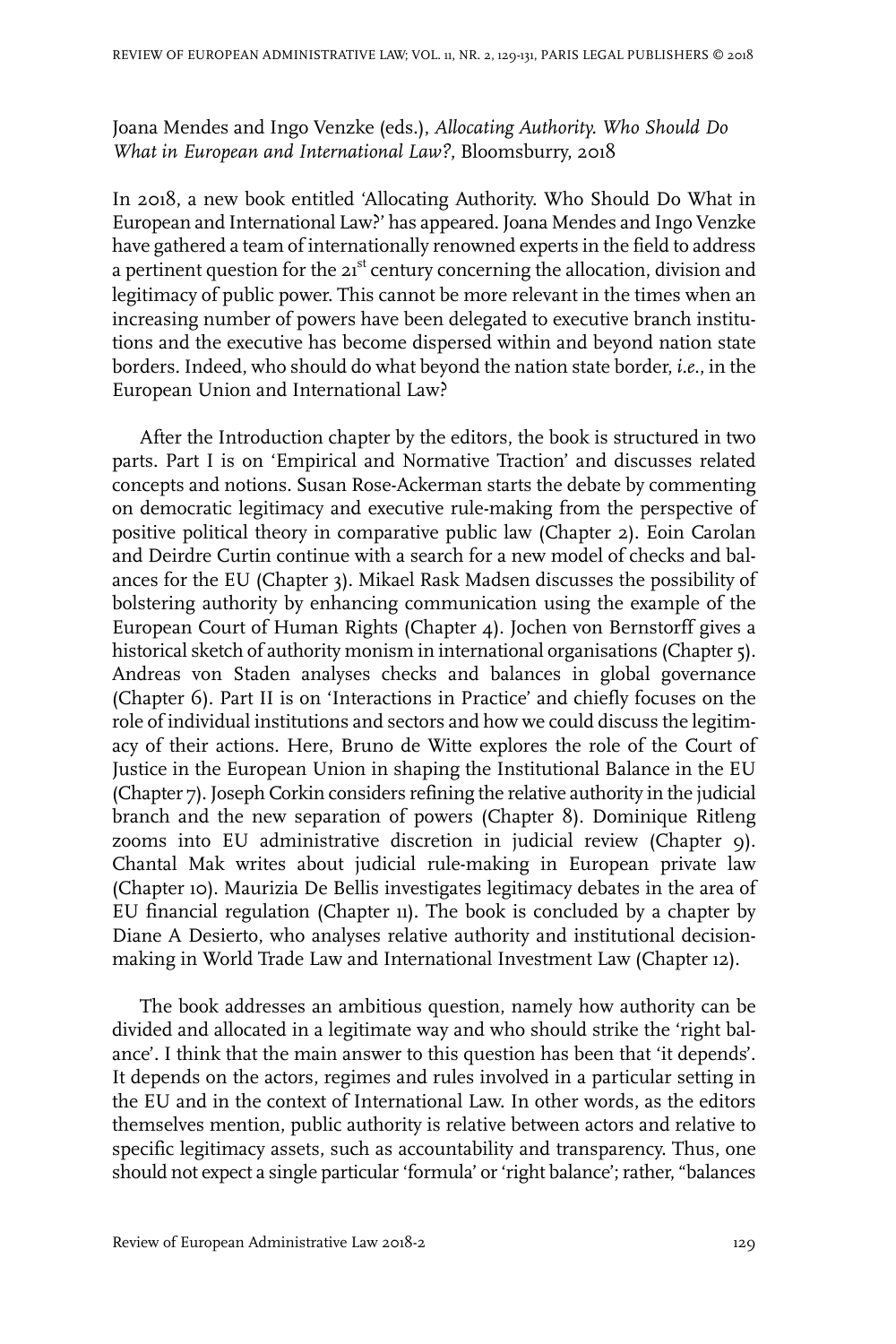need to be constantly re-enacted and renegotiated" (p. 10). The main concept behind the book is thus that authority is relative. The legitimacy of it and the 'rightness' of its allocation needs to be discussed in relation to other actors and, what the editors call, 'legitimacy assets'. "No exercise of authority can ultimately rely on inclusion, specialization or rights protection alone. Relative authority is as much about connections as it is about divisions. A parliament cannot do without expertise. Decisions of the executive leaning on the specialized knowledge of its authors may fall short of inclusion. Each may conflict with fundamental or contractual rights" (p. 11).

The individual chapters give more concrete illustrations to this idea and the notion of relative authority from more normative (Part I) and more empirical (Part II) standpoints. Susan Rose-Ackerman offers an interesting perspective on, and a general explanation of, the degree of judicial scrutiny found in different states. With the help of a positive political theory, she shows that judicial review could be more intrusive in presidential than in parliamentary systems of government. This is because a presidential system creates different incentives for legislators to constrain executive power through judicial oversight. In a parliamentary system, "the legislature does not have an incentive to empower the courts to review administrative policy-making. The reason for this is straightforward. So long as the lower house has primary law-making authority, the governing coalition has no interest in a statute that would limit its exercise of policy-making discretion" (p. 36). Taking this into account, Andreas von Staden rightly notes that "the real question is not whether authority is relative, but rather how relative it is, with authority (and power) being more concentrated, or dispersed, in some systems than in others, both as a matter of their formal legal allocation and their factual exercise" (p. 115). Here, the contributions by Bruno de Witte, Joseph Corkin Dominique Ritleng, and Chantal Mak shed more light on the different aspects of judicial authority in different regimes.

Furthermore, Mikael Rask Madsen argues that the interplay between law and politics needs to be considered seriously to ensure workable feedback mechanisms between international courts and political interlocutors. Indeed, if we move beyond the nation state border, it is important to realize that "international institutions originally were constructed according to a principle of enhancing one single institutional entity: national administration. Their functional raison-d'être originally was to exclusively empower national executives for specific tasks in an increasingly globalized economic and societal environment" (p. 100, Jochen von Bernstorff's chapter). Thus, authority beyond the nation state may be limited by the 'original design'. It is relative "because of the impact that rules established by global regulators have" on the regulatory authority of national and EU decision-makers (p. 259, Maurizia De Bellis' chapter) and the possible difference between 'theory' (e.g. legislative design) and how it "*actually* operates" (p. 54, Eoin Carolan and Deirdre Curtin's chapter).